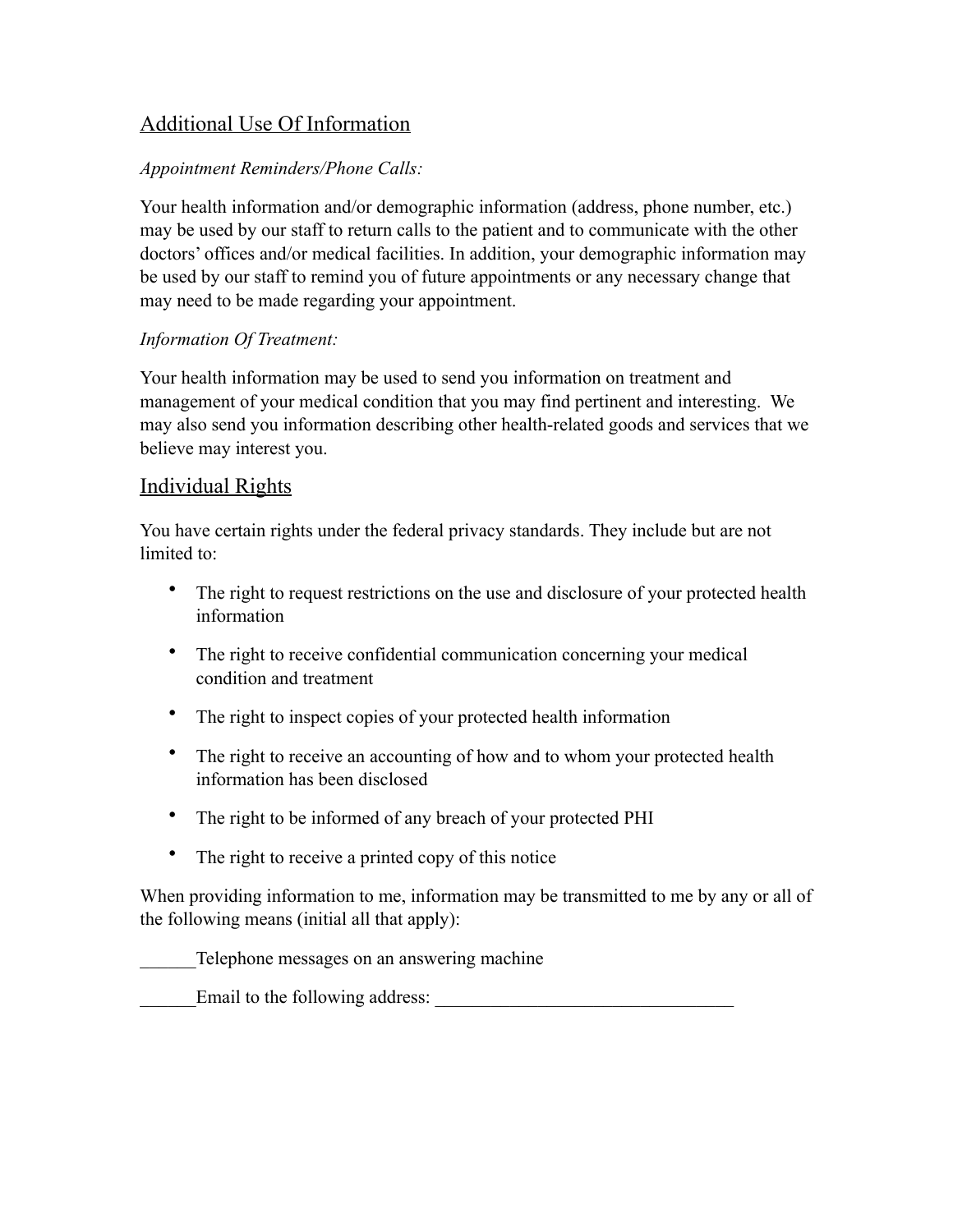# North Florida Medical Clinic's Duties

We are required by law to maintain the privacy of your protected of your protected health information and to provide you with this notice of privacy practices. In addition, we also are required to abide by the privacy and practices outlined in this notice.

 $\mathcal{L}_\text{max}$  and the contract of the contract of the contract of the contract of the contract of the contract of

Signature of Patient Date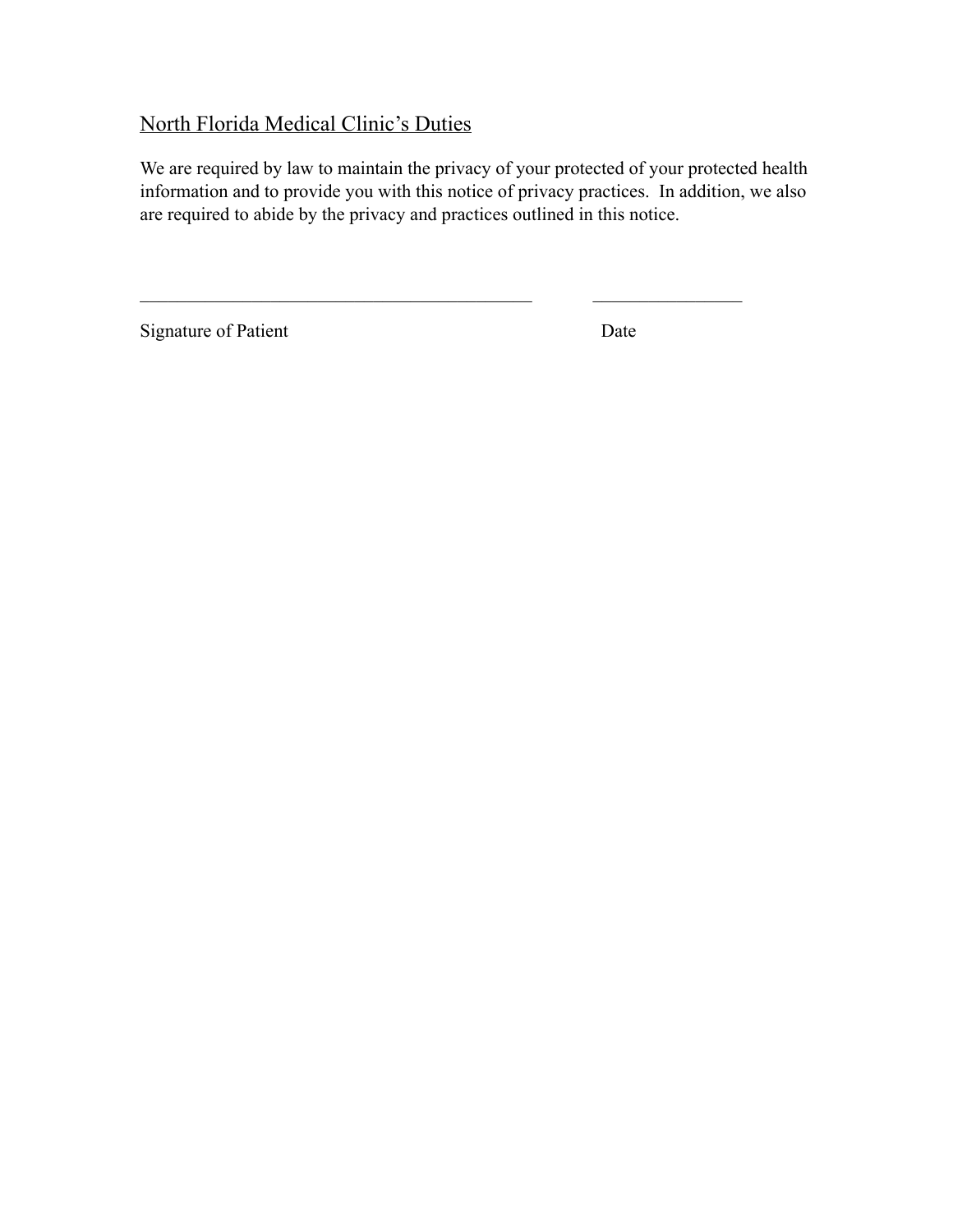# **North Florida Medical Clinic**

PF-100 Notice of Privacy Protection

#### **THIS NOTICE DESCRIBES HOW MEDICAL INFORMATION ABOUT YOU MAY BE USED AND DISCLOSED AND HOW YOU CAN ACCESS THIS INFORMATION.**

### **PLEASE REVIEW CAREFULLY.**

#### Uses and Disclosures

**Treatment.** Your health information may be used by staff members or disclosed to the other healthcare professions for the purpose of evaluating your health, diagnosing medical conditions, and providing treatment. For examples, results of laboratory tests and procedures will be available in your medical record to all health professionals who may provide treatment or who may be consulted by staff members.

**Payment.** Your health information may be used to seek payment from your health plan from other sources of coverage such as an automobile insurer, or from credit card companies that you may use to pay for services. For example, your health plan may request and receive information on dates of service, the services provided, and the medical condition being treated.

**Health Care Operations.** Your health information may be used as necessary to support the dayto-day activities and management of North Florida Medical Clinic. For example, information on the services you receive may be used to support budgeting and financial reporting, and activities may promote quality.

**Law Enforcement**. Your health information may be disclosed to law enforcement agencies, without your permission, to support government audits and inspections to facilitate law enforcement investigations, and to comply with government mandated reporting.

**Public Health Reporting.** Your health information may be disclosed to public health agencies as required by law. For example, we are required to report certain communicable diseases to the state's Public Health Department.

**Other Uses and Disclosures require your authorization**. Disclosure of your health information or its use for any purpose other than those listed above requires your specific written authorization. If you change your mind after authorizing a use or disclosure of your information, you may submit a written revocation of the authorization. However, your decision to revoke the authorization will not affect or undo any use or disclosure of information that occurred before you notified us of your decision.

**Photograph Consent.** I Further consent that photographs may be taken of me or parts of my body by the physician or staff and may be modified or retouched by the physician at his discretion. The photographs shall be used for medical records and, if, in the opinion of my physician, medical research, education or science will benefit from their use, if published in medical journals or medical books I shall not be identified by name and reasonable steps shall be taken to preserve any identity.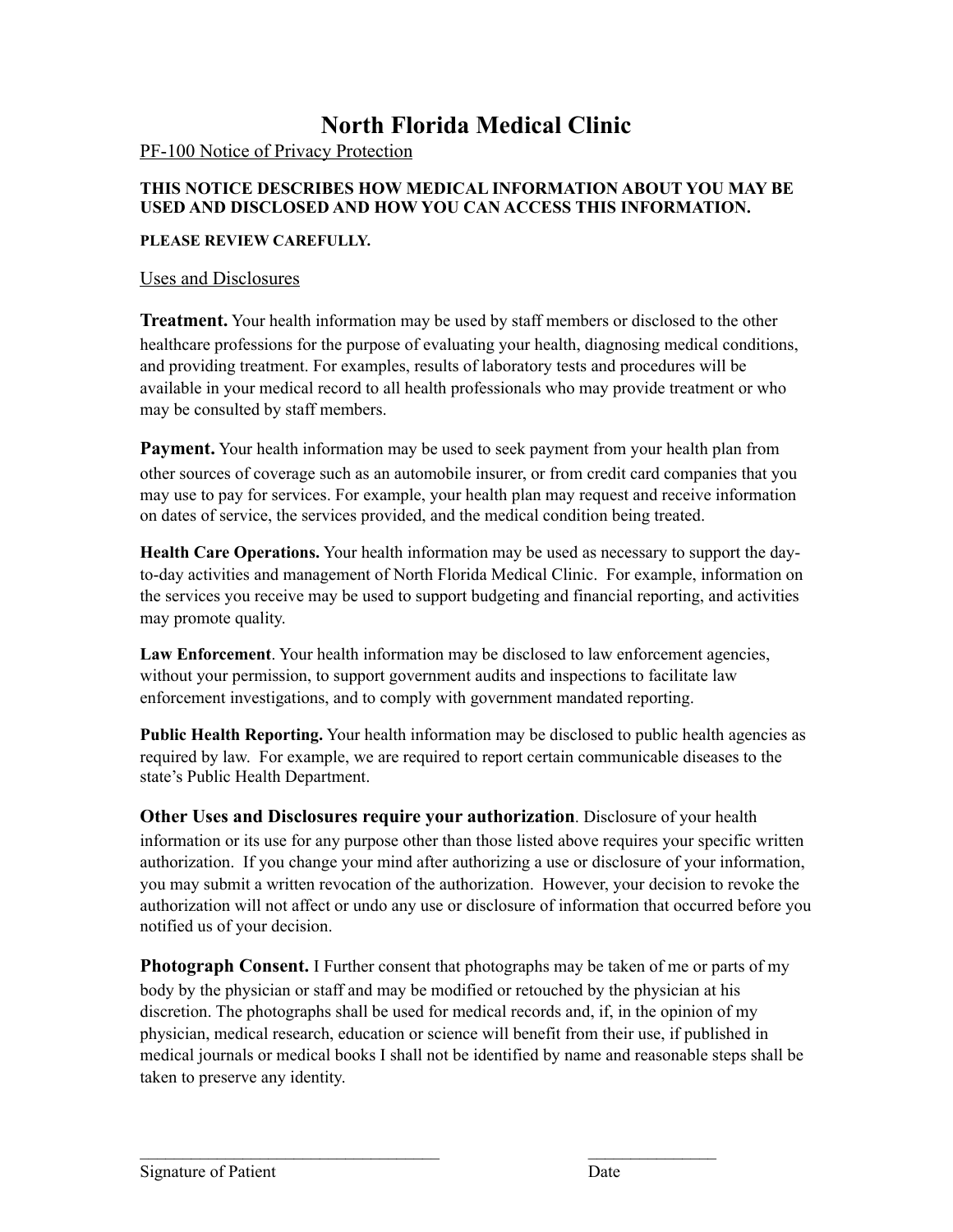## **AUTHORIZATION FOR USE AND DISCLOSURE OF PROTECTED HEALTH INFORMATION UNDER HIPAA RULE 164.508**

(You May Refuse to Sign This Authorization)

I, \_\_\_\_\_\_\_\_\_\_\_\_\_\_\_\_\_\_\_\_\_\_\_, (hereafter "individual") hereby authorize **NORTH FLORIDA MEDICAL CLINIC** (hereafter collectively referred to as "you") to use and disclose, in form or format, a copy of records concerning Individual, to: \_\_\_\_\_\_\_\_\_\_\_\_\_\_\_\_\_\_\_\_\_\_\_\_\_\_\_\_\_\_\_\_\_\_\_\_\_\_\_\_\_\_\_\_\_\_\_\_\_\_\_\_\_\_\_\_

(hereinafter "recipients") for the purpose of:

I specifically authorize you to use and disclose the following types of super-confidential information (initial where appropriate):

- \_\_\_\_\_\_ HIV records (including HIV test results) and sexually transmitted diseases
- Alcohol and substance abuse diagnosis and treatment records
- \_\_\_\_\_\_ Psychotherapy records
- Tuberculosis
- \_\_\_\_\_\_ All hospital records
- All of the above

I specifically authorize you to use and disclose the following Protected Health Information. Please initial one or more of the following, if applicable:

- \_\_\_\_\_\_ Written Medical Records
- \_\_\_\_\_\_\_ X-rays/MRI/CT
- Billing records
- Prescription records
- Uther (specify in detail)
- $\overline{\phantom{a}}$  All of the above

I understand that my records may be subject to re-disclosure by recipients and unprotected by federal or state law; that this Authorization remains effective until the following date (  $\qquad \qquad$ ); the following event (  $\qquad \qquad$ ); or until you actually receive a signed revocation or until the records retention period required under federal and Florida law has expired, whichever first occurs; that I have been given an opportunity to ask questions; that I have received a copy of the signed Authorization; that I may inspect a copy of my protected health information to be disclosed under this Authorization; that you have not conditioned provision of services to or treatment of me upon receipt of this signed Authorization; and that I may refuse to sign this Authorization.

My refusal to sign will not affect my eligibility for benefits or enrollment, payment for or coverage of services, or ability to obtain treatment, except as provided on this form. If the purpose of this Authorization is for the use and/or disclosure of health information for a research study, and I refuse to sign this Authorization, you reserve the right to deny treatment associated with such research. If the purpose of this Authorization is to disclose health information to another party based on health care that is provided solely to obtain such information, and I refuse to sign this Authorization, you reserve the right to deny that health care. I understand that I may inspect or copy the information that is used or disclosed. I understand that I may revoke this Authorization at any time by notifying you in writing, except to extent that action has been taken